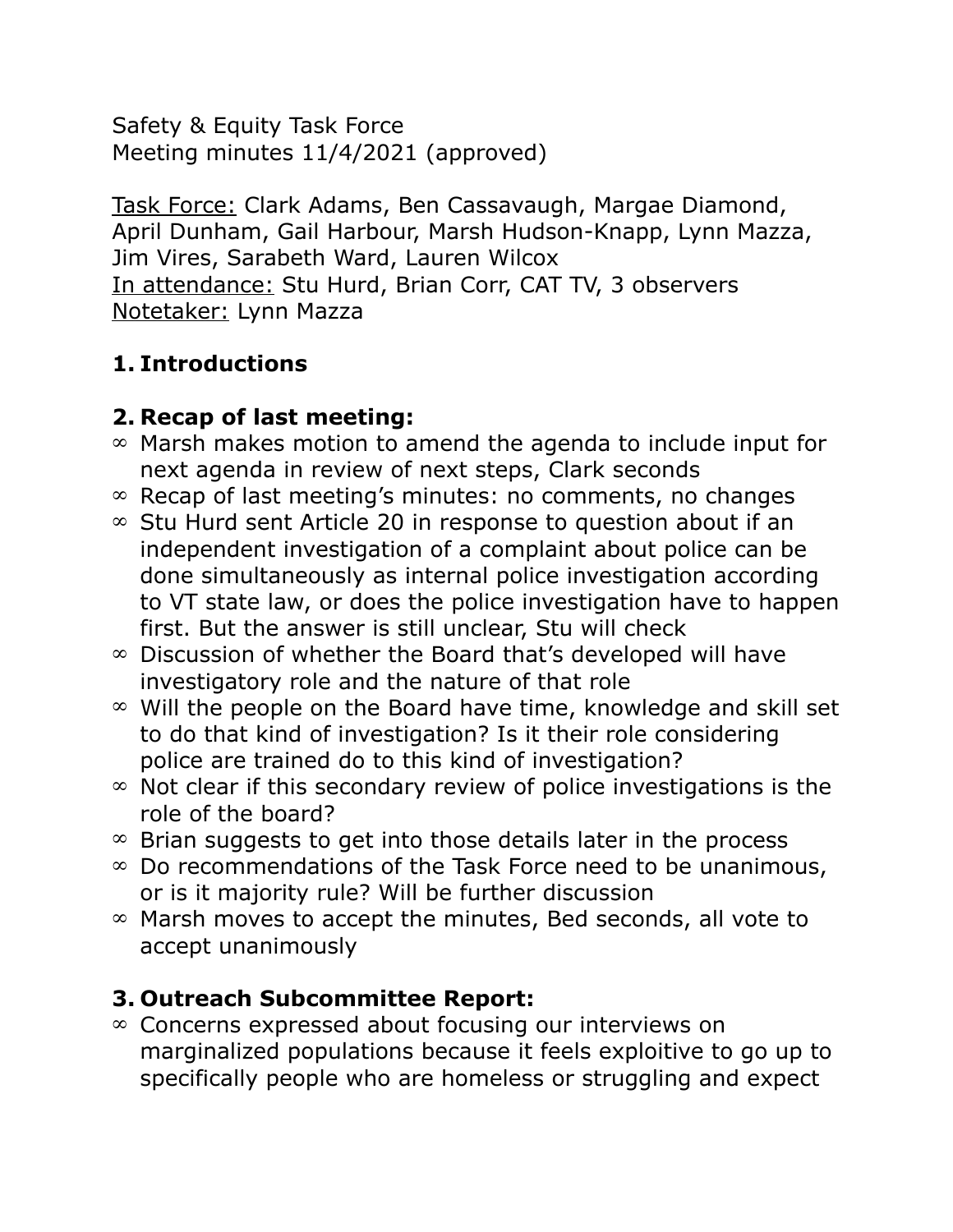that they would pour their heart out to a stranger when they're busy trying to survive.

- $\infty$  OK talking with the organizations who work with those populations, but to approach directly feel invasive, like ambushing people
- $\infty$  We will get organizations to get volunteers to talk about what improvements they'd like to see, ensuring confidentiality. Sharing questions with the director ahead of time and asking them to arrange for interviews
- $\infty$  Concerns about focusing on marginalized groups when the task force and eventual Board should be focusing or representing and serving the needs of the whole community.
- $\infty$  Marginalized populations are referred to that way because they are less likely to be heard, therefore more effort is needed to reach them. They may not feel comfortable using or have access to the ways that mainstream people get themselves heard
- $\infty$  We are focusing on marginalized groups because local research as well as national research shows that these groups are disproportionately negatively impacted by police interactions.
- We should be including a more "average" group to include more general info
- $\infty$  Brian: Keep in mind how will you use the info gathered to develop the purpose
- $\infty$  Can we use data from recent Community Survey? Yes, it will be out soon. It is in a different format, but can be referred to. We can add relevant survey Community questions to our questions
- $\infty$  Can we try to have some open door or general place for people who would like to be interviewed to approach the Task Force?
- $\infty$  Question to Brian: Can we get a timeline to work from. He doesn't have one on have, but can work on one
- $\infty$  What will the finished product of recommendations look like? Lots of concerns about timeframe
- $\infty$  We will develop a proposal for the Select Board for Jan, but that they will approve/deny, then send back to us for tweaking for March
- $\infty$  Brian: reminder to keep referring to the charge we were given
- $\infty$  We will be reaching out as broadly as we can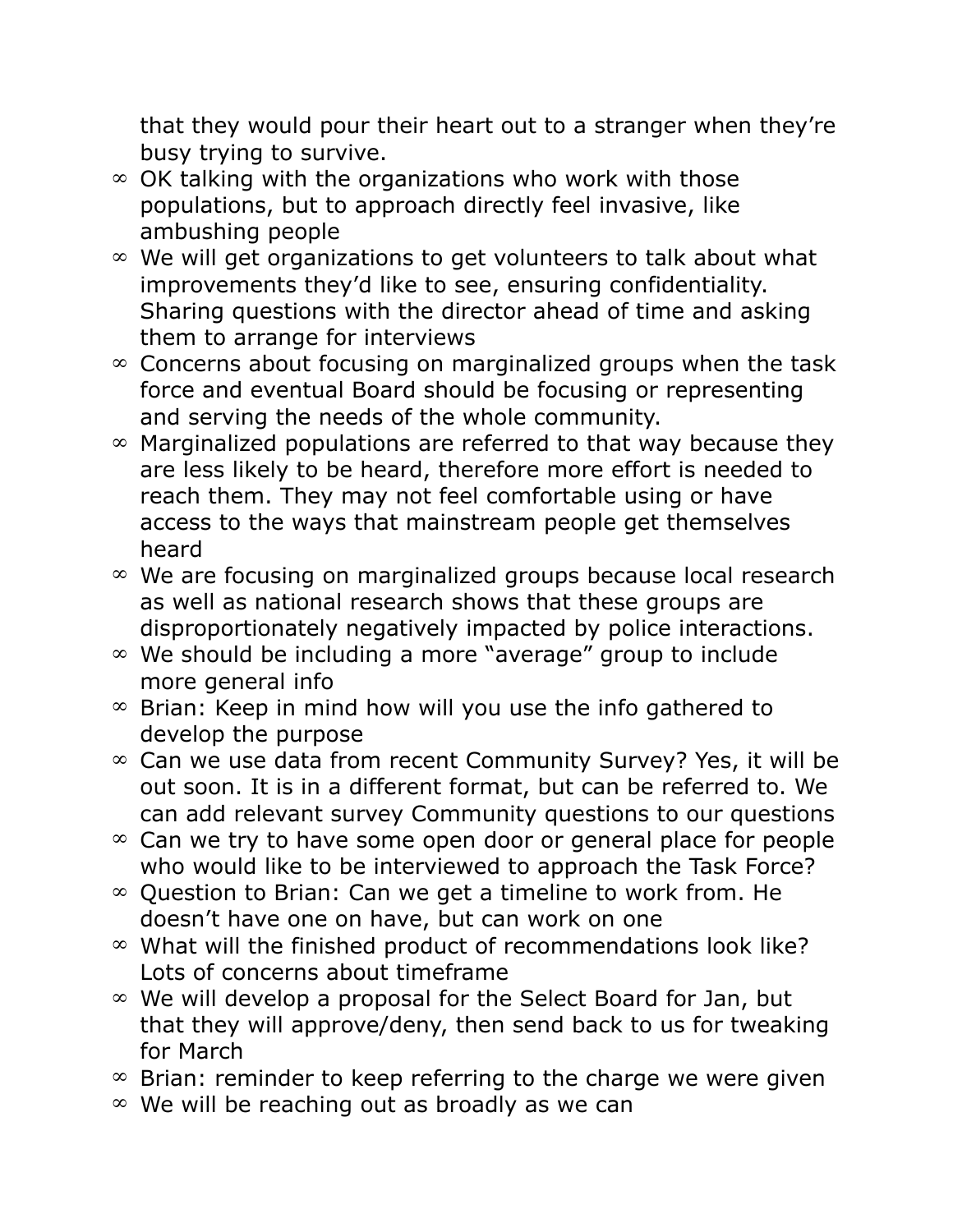- $\infty$  Try to share any articles or resources ahead of time so we can read them, instead of having them read aloud in meeting
- $\infty$  PLAN: Subcommittee will redo questions that will be released to the rest of the group by Monday. The group will reach out to the organizations (see attached sheet for assignments) to get contacts for people to interview. Task force members will compile answers, redact any names or identifying details and submit a summary to the subcommittee. Subcommittee will be sure redactions are made before compiling the summaries and releasing a report that will be available to the public

#### **4. Purpose Subcommittee report**

- $\infty$  Marsh passed around a version of the Goals, Hoped and Visions page and requested that we all identify 3-5 top goals to focus on. Marsh will consolidate and develop a stand-in draft of purpose statement
- $\infty$  Brian: Thinking about purpose- what is the job of final committee

#### **5. Composition of final oversight committee:**

- $\infty$  Composition subcommittee: Ben, Sarabeth, Clark, Marsh
- $\infty$  Will present draft and get feedback
- $\infty$  Brian: Research other models to see what other communities did. Composition should reflect town's diversity, but also make sure the individuals chosen are suitable for role

### **6. Next agenda:**

- $\infty$  Composition
- $\infty$  Review survey results
- $\infty$  Report back on draft on purpose, will send out as a draft to review beforehand
- $\infty$  Scope subcommittee: Jim, Lynn, April
- $\infty$  Question for future: Is there an annual review of complaints? BPD probably keeps records, but they are probably not reported out. Marsh asked for that data- Stu will see. (Ben is not the conduit for these kinds of detailed police policy and protocol questions.)